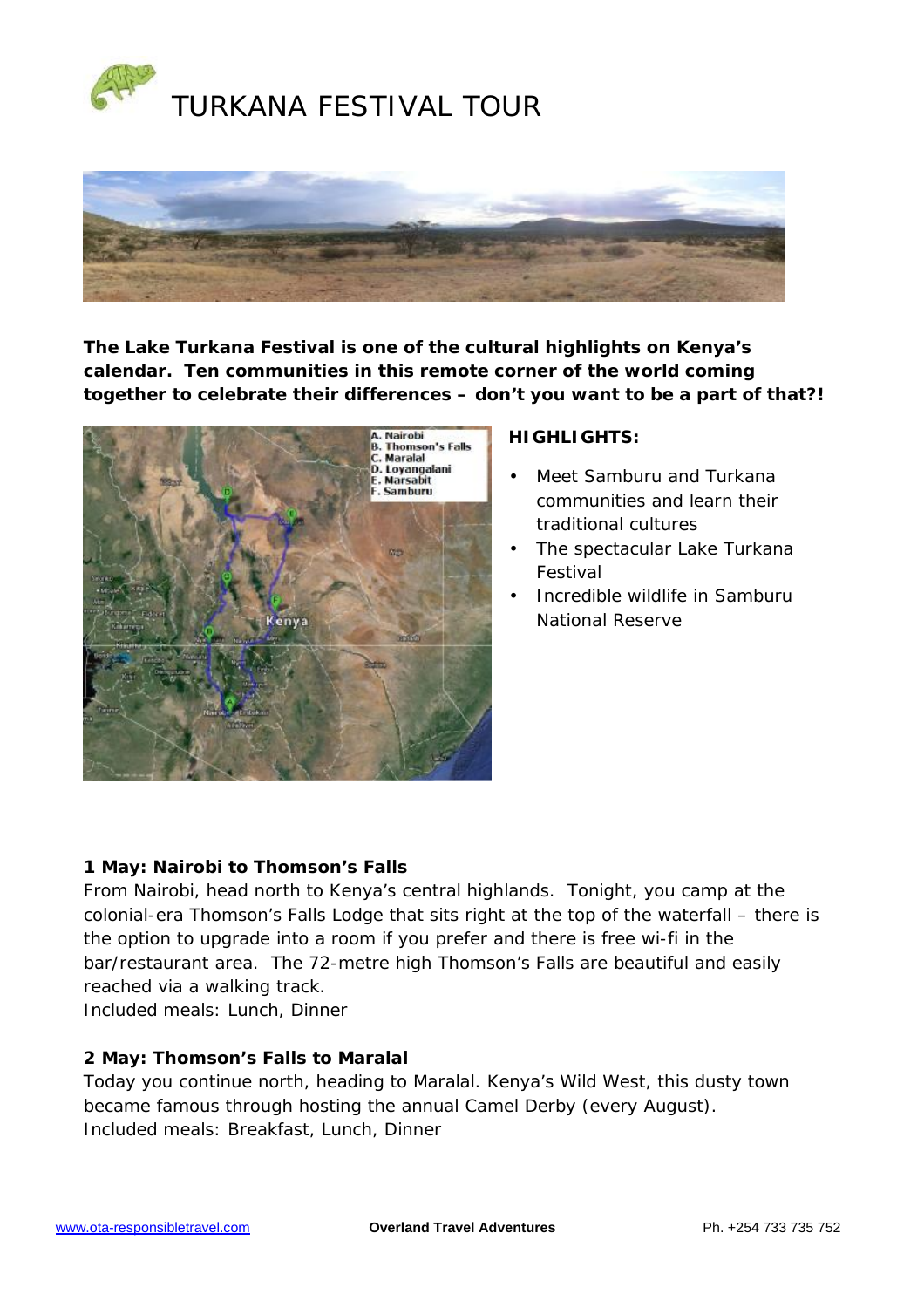

## **3 May: Maralal to Loiyangalani**

The drive up to Lake Turkana is almost like driving through an Open Museum as we pass by tribes of Turkana, Borana, Samburu, Rendille, Somali, Ariaal, Gabra and El-Molo. This exotic corner of Kenya will be our home for the next three nights as we enjoy the fabulous festival and celebrate all the tribes we have been seeing along the way.

Included meals: Breakfast, Lunch, Dinner

## **4 May: Lake Turkana Festival**

A number of activities are organised for festival-goers and you are free to choose your participation levels. There are excursions to out-lying communities as well as cultural displays on the spot.

Included meals: Breakfast, Lunch, Dinner

# **5 May: Lake Turkana Festival**

Spend another full day enjoying the cultural activities offered at the festival or some of the natural wonders in the area.

Included meals: Breakfast, Lunch, Dinner

# **6 May: Lake Turkana Festival**

The final day of the festival is sure to bring some exciting events. Enjoy your last day by the Jade Sea with some cultural performances. Included meals: Breakfast, Lunch, Dinner

# **7 May: Loiyangalani to Marsabit**

Today we really head to the middle of nowhere: Marsabit. Although it's on the main road from Nairobi to Ethiopia, it is a long way from either. Sitting on the side of a volcano, Marsabit has been hit hard by recent droughts. However, the area is forested and Marsabit National Park has bush so dense, wildlife spotting is very challenging. Included meals: Breakfast, Lunch, Dinner

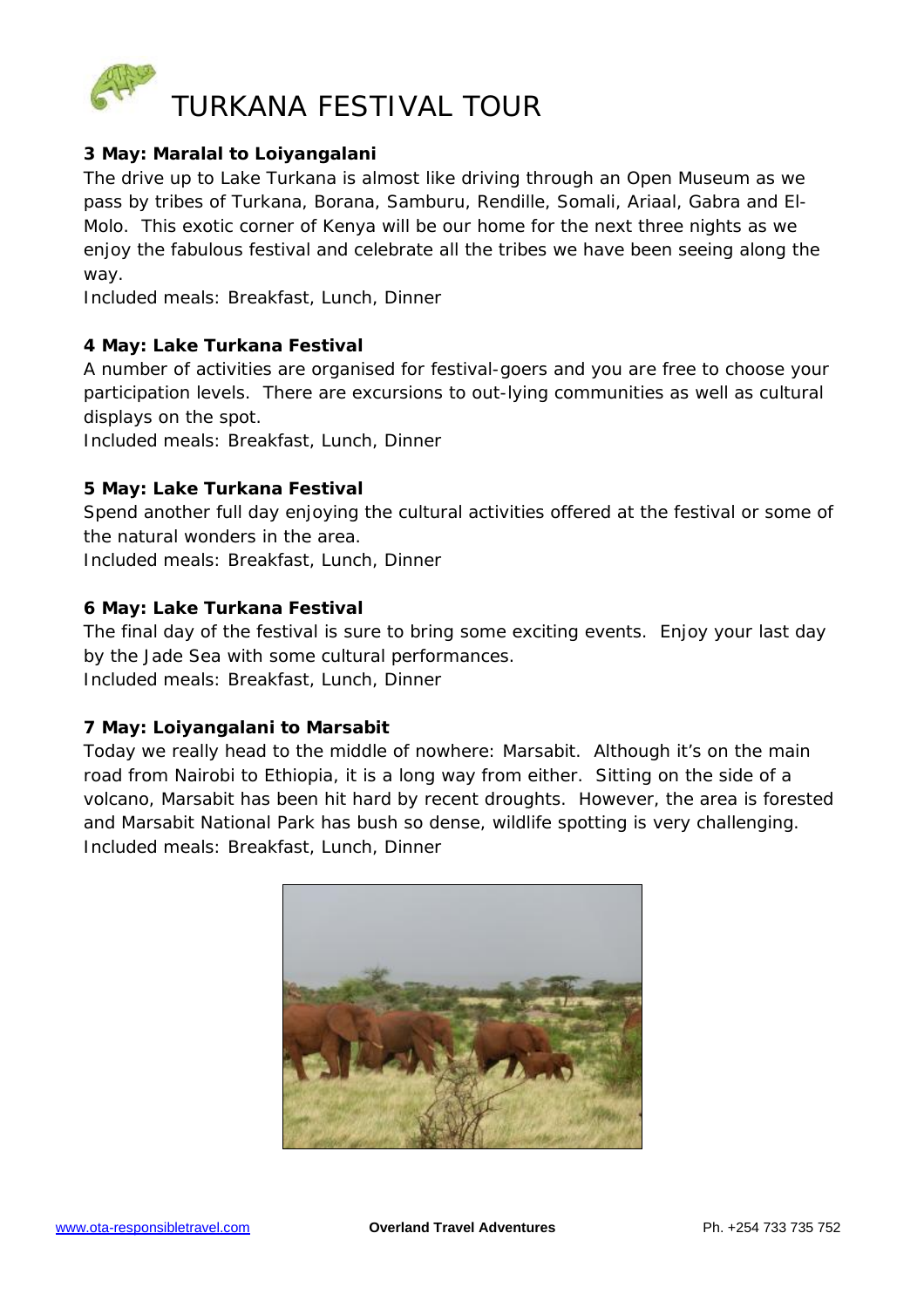

## **8 May: Marsabit to Samburu**

We continue south towards Nairobi, but with one stop first. The Samburu ecosystem comprises three national reserves: Shaba, Buffalo Springs and Samburu. These parks are not as famous as others in Kenya, but within this ecosystem are species found nowhere else in the country, including the Grevy's zebra, Somali ostrich, beisa oryx, reticulated giraffe and the gerenuk

Included meals: Breakfast, Lunch, Dinner

### **9 May: Samburu National Reserve**

We have a full day to enjoy Samburu National Reserve. The landscape offers amazing variety as well from open savannah to scrub desert to lush river foliage, offering fantastic opportunities for excellent wildlife encounters.

Included meals: Breakfast, Lunch, Dinner



#### **10 May: Samburu to Nairobi**

Head south, driving some of the day in the shadow of majestic Mount Kenya, Kenya's highest peak and Africa's second. We cross the equator where you can test for yourself the theory that water drains in the opposite directions in the two hemispheres. Arrive in Nairobi in the afternoon, where we will drop you back at your accommodation. Included meals: Breakfast, Lunch